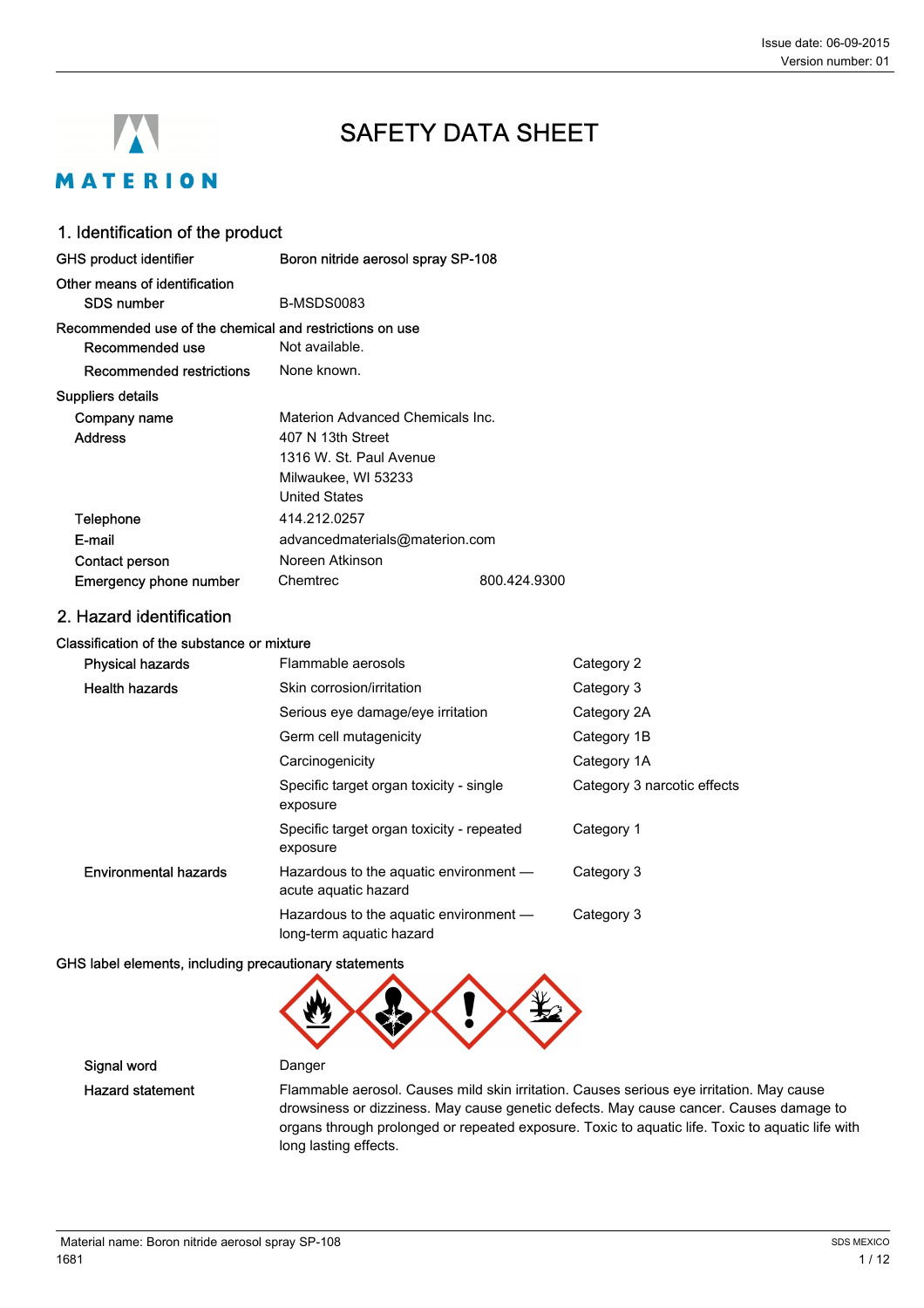| <b>Precautionary statement</b>                         |                                                                                                                                                                                                                                                                                                                                                                                                                                                                                                                                                                                                                      |
|--------------------------------------------------------|----------------------------------------------------------------------------------------------------------------------------------------------------------------------------------------------------------------------------------------------------------------------------------------------------------------------------------------------------------------------------------------------------------------------------------------------------------------------------------------------------------------------------------------------------------------------------------------------------------------------|
| <b>Prevention</b>                                      | Obtain special instructions before use. Do not handle until all safety precautions have been read<br>and understood. Keep away from heat/sparks/open flames/hot surfaces. - No smoking. Do not<br>spray on an open flame or other ignition source. Pressurized container: Do not pierce or burn,<br>even after use. Do not breathe mist or vapor. Wash thoroughly after handling. Do not eat, drink or<br>smoke when using this product. Use only outdoors or in a well-ventilated area. Avoid release to<br>the environment. Wear eye protection/face protection. Use personal protective equipment as<br>required. |
| Response                                               | IF INHALED: Remove victim to fresh air and keep at rest in a position comfortable for breathing.<br>IF IN EYES: Rinse cautiously with water for several minutes. Remove contact lenses, if present<br>and easy to do. Continue rinsing. IF exposed or concerned: Get medical advice/attention. Call a<br>POISON CENTER or doctor/physician if you feel unwell. If skin irritation occurs: Get medical<br>advice/attention. If eye irritation persists: Get medical advice/attention. Collect spillage.                                                                                                               |
| Storage                                                | Store in a well-ventilated place. Keep container tightly closed. Store locked up. Protect from<br>sunlight. Do not expose to temperatures exceeding 50°C/122°F.                                                                                                                                                                                                                                                                                                                                                                                                                                                      |
| <b>Disposal</b>                                        | Dispose of contents/container in accordance with local/regional/national/international regulations.                                                                                                                                                                                                                                                                                                                                                                                                                                                                                                                  |
| Other hazards which do not<br>result in classification | None known.                                                                                                                                                                                                                                                                                                                                                                                                                                                                                                                                                                                                          |
| Supplemental information                               | % of the mixture consists of component(s) of unknown acute hazards to the aquatic environment.<br>% of the mixture consists of component(s) of unknown long-term hazards to the aquatic<br>environment.                                                                                                                                                                                                                                                                                                                                                                                                              |

# 3. Composition/information on ingredients

Mixtures

| <b>Chemical identity</b>                 | Common name(s), synonym(s) | CAS number and other<br>unique identifiers | Concentration |
|------------------------------------------|----------------------------|--------------------------------------------|---------------|
| Acetone                                  |                            | 67-64-1                                    | $30 - 535$    |
| RM Ethanol; Ethyl Alcohol                |                            | 64-17-5                                    | $20 - 523$    |
| RM N-butane                              |                            | 106-97-8                                   | $10 - 512$    |
| <b>RM Xylene</b>                         |                            | 1330-20-7                                  | $1 - 52$      |
| Other components below reportable levels |                            |                                            | $20 - 530$    |

### 4. First-aid measures

#### Description of necessary first-aid measures

| Inhalation                                                                   | Remove victim to fresh air and keep at rest in a position comfortable for breathing. Call a POISON<br>CENTER or doctor/physician if you feel unwell.                                                                                            |
|------------------------------------------------------------------------------|-------------------------------------------------------------------------------------------------------------------------------------------------------------------------------------------------------------------------------------------------|
| Skin contact                                                                 | Wash off with soap and water. Get medical attention if irritation develops and persists.                                                                                                                                                        |
| Eye contact                                                                  | Immediately flush eyes with plenty of water for at least 15 minutes. Remove contact lenses, if<br>present and easy to do. Continue rinsing. If eye irritation persists: Get medical advice/attention.                                           |
| Ingestion                                                                    | In the unlikely event of swallowing contact a physician or poison control center. Rinse mouth.                                                                                                                                                  |
| Most important<br>symptoms/effects, acute and<br>delayed                     | May cause drowsiness and dizziness. Headache. Nausea, vomiting. Severe eye irritation.<br>Symptoms may include stinging, tearing, redness, swelling, and blurred vision. Mild skin irritation.<br>Prolonged exposure may cause chronic effects. |
| Indication of immediate medical<br>attention and special treatment<br>needed | Provide general supportive measures and treat symptomatically. Keep victim under observation.<br>Symptoms may be delayed.                                                                                                                       |
| General information                                                          | IF exposed or concerned: Get medical advice/attention. If you feel unwell, seek medical advice<br>(show the label where possible). Show this safety data sheet to the doctor in attendance.                                                     |
|                                                                              |                                                                                                                                                                                                                                                 |

## 5. Fire-fighting measures

Suitable extinguishing media Powder. Alcohol resistant foam. Carbon dioxide (CO2).

Unsuitable extinguishing media Do not use water jet as an extinguisher, as this will spread the fire.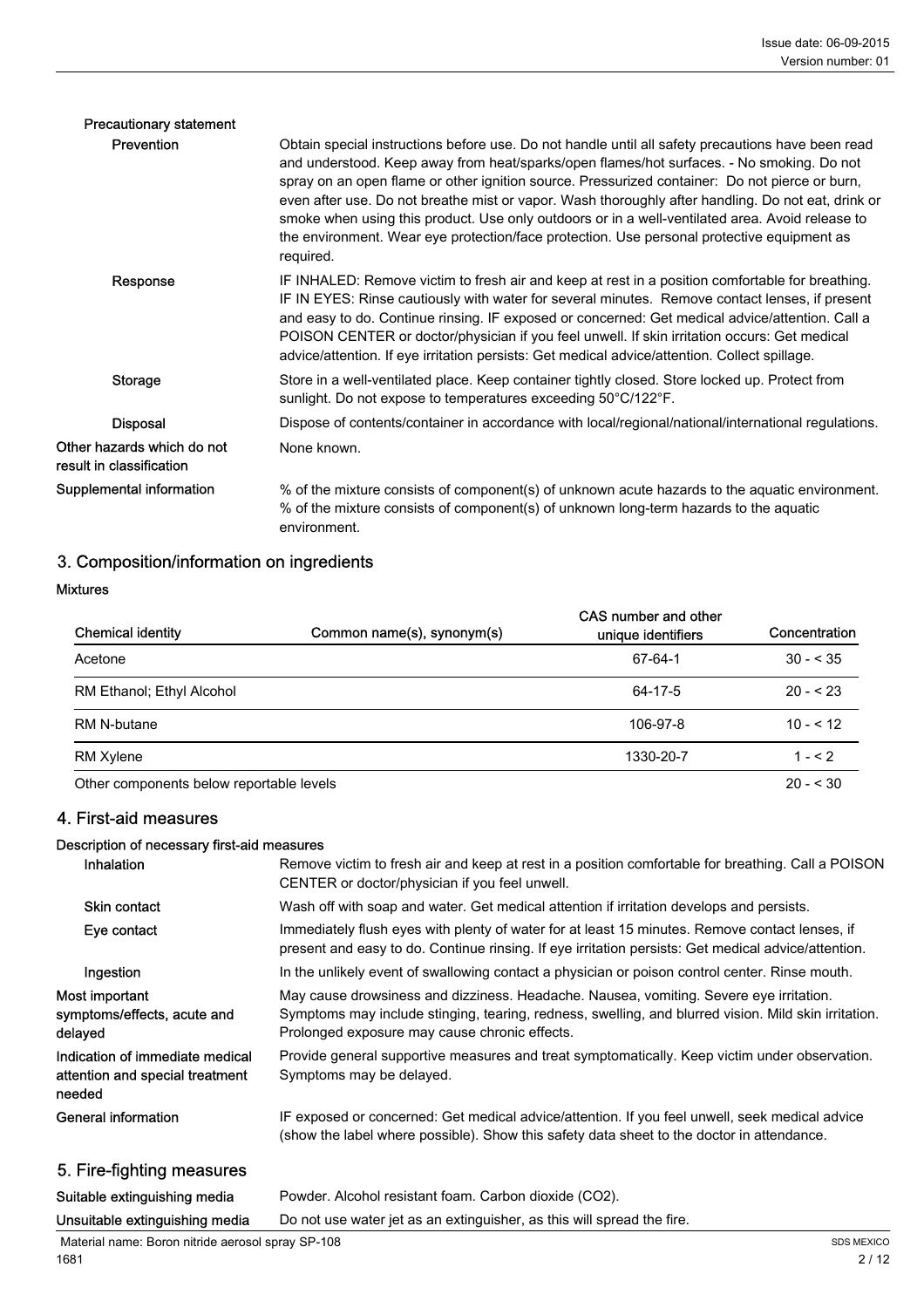| Specific hazards arising from<br>the chemical  | Contents under pressure. Pressurized container may explode when exposed to heat or flame.                                                                                                                                                                                        |
|------------------------------------------------|----------------------------------------------------------------------------------------------------------------------------------------------------------------------------------------------------------------------------------------------------------------------------------|
| Special protective actions for<br>firefighters | Firefighters must use standard protective equipment including flame retardant coat, helmet with<br>face shield, gloves, rubber boots, and in enclosed spaces, SCBA.                                                                                                              |
| Fire fighting<br>equipment/instructions        | Move containers from fire area if you can do so without risk. Containers should be cooled with<br>water to prevent vapor pressure build up. For massive fire in cargo area, use unmanned hose<br>holder or monitor nozzles, if possible. If not, withdraw and let fire burn out. |
| Specific methods                               | Move containers from fire area if you can do so without risk. In the event of fire and/or explosion<br>do not breathe fumes.                                                                                                                                                     |
| General fire hazards                           | Flammable aerosol.                                                                                                                                                                                                                                                               |

#### 6. Accidental release measures

#### Personal precautions, protective equipment and emergency procedures

| For non-emergency<br>personnel                                  | Keep unnecessary personnel away. Keep people away from and upwind of spill/leak. Wear<br>appropriate protective equipment and clothing during clean-up. Do not breathe mist or vapor. Do<br>not touch damaged containers or spilled material unless wearing appropriate protective clothing.<br>Ventilate closed spaces before entering them. Local authorities should be advised if significant<br>spillages cannot be contained. For personal protection, see section 8 of the SDS.                                                                                                                                                                                                                                                                                                                                                                                                                                                                                                                                        |
|-----------------------------------------------------------------|------------------------------------------------------------------------------------------------------------------------------------------------------------------------------------------------------------------------------------------------------------------------------------------------------------------------------------------------------------------------------------------------------------------------------------------------------------------------------------------------------------------------------------------------------------------------------------------------------------------------------------------------------------------------------------------------------------------------------------------------------------------------------------------------------------------------------------------------------------------------------------------------------------------------------------------------------------------------------------------------------------------------------|
| For emergency responders                                        | Keep unnecessary personnel away. Use personal protection recommended in Section 8 of the<br>SDS.                                                                                                                                                                                                                                                                                                                                                                                                                                                                                                                                                                                                                                                                                                                                                                                                                                                                                                                             |
| <b>Environmental precautions</b>                                | Avoid release to the environment. Prevent further leakage or spillage if safe to do so. Inform<br>appropriate managerial or supervisory personnel of all environmental releases.                                                                                                                                                                                                                                                                                                                                                                                                                                                                                                                                                                                                                                                                                                                                                                                                                                             |
| Methods and materials for<br>containment and cleaning up        | Refer to attached safety data sheets and/or instructions for use. Eliminate all ignition sources (no<br>smoking, flares, sparks, or flames in immediate area). Keep combustibles (wood, paper, oil, etc.)<br>away from spilled material. Stop leak if you can do so without risk. Move the cylinder to a safe and<br>open area if the leak is irreparable. Cover with plastic sheet to prevent spreading. Absorb in<br>vermiculite, dry sand or earth and place into containers. Prevent product from entering drains.<br>Following product recovery, flush area with water.                                                                                                                                                                                                                                                                                                                                                                                                                                                 |
|                                                                 | Small Spills: Wipe up with absorbent material (e.g. cloth, fleece). Clean surface thoroughly to<br>remove residual contamination. For waste disposal, see section 13 of the SDS.                                                                                                                                                                                                                                                                                                                                                                                                                                                                                                                                                                                                                                                                                                                                                                                                                                             |
| 7. Handling and storage                                         |                                                                                                                                                                                                                                                                                                                                                                                                                                                                                                                                                                                                                                                                                                                                                                                                                                                                                                                                                                                                                              |
| Precautions to ensure safe<br>handling                          | Obtain special instructions before use. Do not handle until all safety precautions have been read<br>and understood. Pressurized container: Do not pierce or burn, even after use. Do not use if spray<br>button is missing or defective. Do not spray on a naked flame or any other incandescent material.<br>Do not smoke while using or until sprayed surface is thoroughly dry. Do not cut, weld, solder, drill,<br>grind, or expose containers to heat, flame, sparks, or other sources of ignition. All equipment used<br>when handling the product must be grounded. Do not re-use empty containers. Do not breathe<br>mist or vapor. Avoid contact with eyes, skin, and clothing. Avoid prolonged exposure. When using,<br>do not eat, drink or smoke. Should be handled in closed systems, if possible. Use only in<br>well-ventilated areas. Wear appropriate personal protective equipment. Wash hands thoroughly<br>after handling. Avoid release to the environment. Observe good industrial hygiene practices. |
| Conditions for safe storage,<br>including any incompatibilities | Level 2 Aerosol.                                                                                                                                                                                                                                                                                                                                                                                                                                                                                                                                                                                                                                                                                                                                                                                                                                                                                                                                                                                                             |
|                                                                 | Store locked up. Pressurized container. Protect from sunlight and do not expose to temperatures<br>exceeding 50°C/122 °F. Do not puncture, incinerate or crush. Do not handle or store near an open<br>flame, heat or other sources of ignition. This material can accumulate static charge which may<br>cause spark and become an ignition source. Store away from incompatible materials (see Section<br>10 of the SDS).                                                                                                                                                                                                                                                                                                                                                                                                                                                                                                                                                                                                   |

# 8. Exposure controls/personal protection

#### Control parameters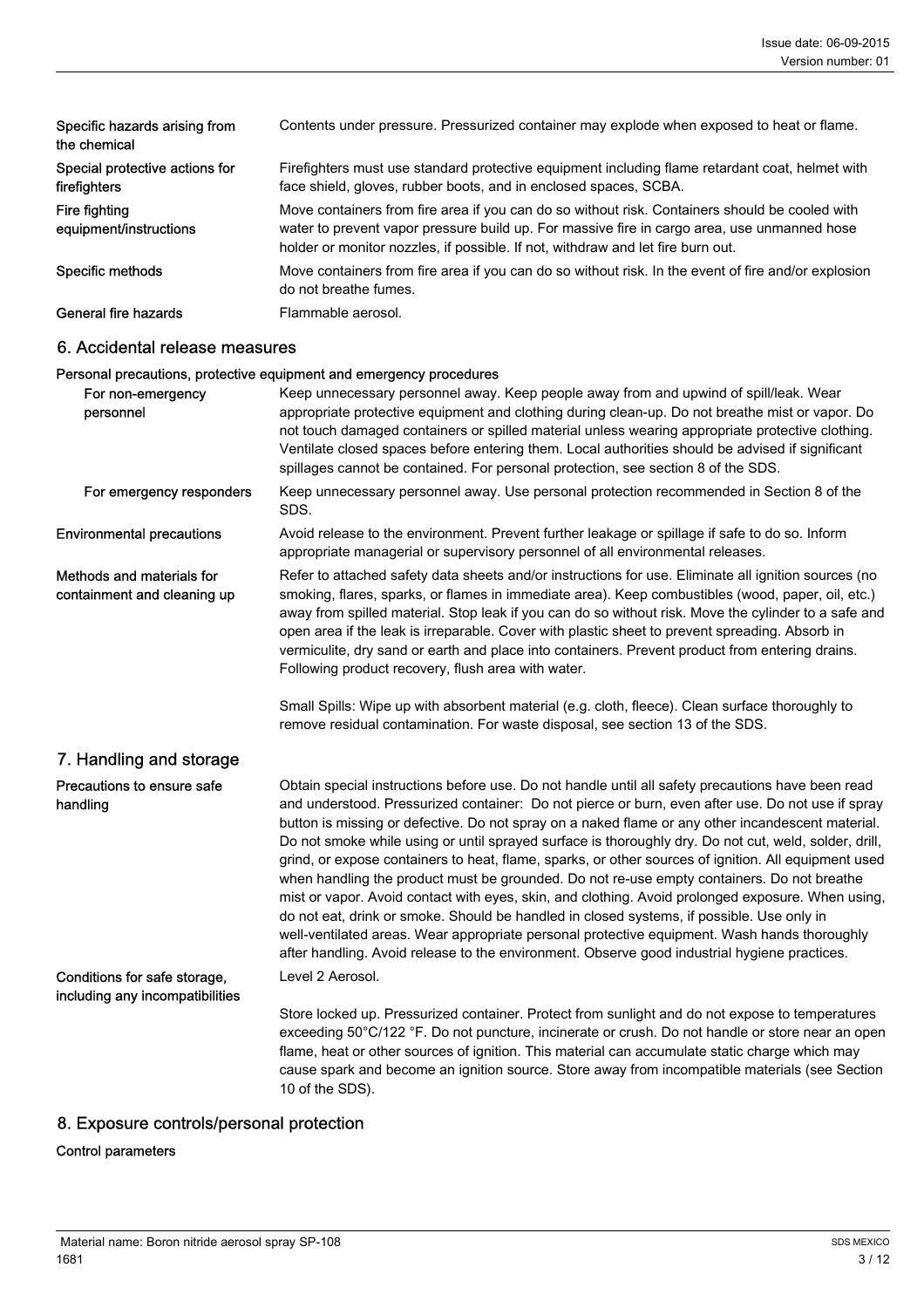#### Occupational exposure limits

| Mexico. Occupational Exposure Limit Values |  |  |  |  |
|--------------------------------------------|--|--|--|--|
|--------------------------------------------|--|--|--|--|

| <b>Mexico.</b> Occupational Exposure Limit values<br>Components                              |                  | <b>Type</b> |                                                                      |                        | Value                                                                                                                                                                                                                                                                                                                                                                                                          |
|----------------------------------------------------------------------------------------------|------------------|-------------|----------------------------------------------------------------------|------------------------|----------------------------------------------------------------------------------------------------------------------------------------------------------------------------------------------------------------------------------------------------------------------------------------------------------------------------------------------------------------------------------------------------------------|
| Acetone (CAS 67-64-1)                                                                        |                  | <b>STEL</b> |                                                                      |                        | 3000 mg/m3                                                                                                                                                                                                                                                                                                                                                                                                     |
|                                                                                              |                  |             |                                                                      |                        | 1260 ppm                                                                                                                                                                                                                                                                                                                                                                                                       |
|                                                                                              |                  | <b>TWA</b>  |                                                                      |                        | 2400 mg/m3                                                                                                                                                                                                                                                                                                                                                                                                     |
|                                                                                              |                  |             |                                                                      |                        | 1000 ppm                                                                                                                                                                                                                                                                                                                                                                                                       |
| RM Ethanol; Ethyl Alcohol<br>(CAS 64-17-5)                                                   |                  | <b>TWA</b>  |                                                                      |                        | 1900 mg/m3                                                                                                                                                                                                                                                                                                                                                                                                     |
|                                                                                              |                  |             |                                                                      |                        | 1000 ppm                                                                                                                                                                                                                                                                                                                                                                                                       |
| RM N-butane (CAS<br>$106-97-8$                                                               |                  | <b>TWA</b>  |                                                                      |                        | 1900 mg/m3                                                                                                                                                                                                                                                                                                                                                                                                     |
|                                                                                              |                  |             |                                                                      |                        | 800 ppm                                                                                                                                                                                                                                                                                                                                                                                                        |
| RM Xylene (CAS<br>1330-20-7)                                                                 |                  | <b>STEL</b> |                                                                      |                        | 655 mg/m3                                                                                                                                                                                                                                                                                                                                                                                                      |
|                                                                                              |                  |             |                                                                      |                        | 150 ppm                                                                                                                                                                                                                                                                                                                                                                                                        |
|                                                                                              |                  | <b>TWA</b>  |                                                                      |                        | 435 mg/m3                                                                                                                                                                                                                                                                                                                                                                                                      |
|                                                                                              |                  |             |                                                                      |                        | 100 ppm                                                                                                                                                                                                                                                                                                                                                                                                        |
| <b>US. ACGIH Threshold Limit Values</b><br>Components                                        |                  | <b>Type</b> |                                                                      |                        | Value                                                                                                                                                                                                                                                                                                                                                                                                          |
| Acetone (CAS 67-64-1)                                                                        |                  | <b>STEL</b> |                                                                      |                        | 750 ppm                                                                                                                                                                                                                                                                                                                                                                                                        |
|                                                                                              |                  | <b>TWA</b>  |                                                                      |                        | 500 ppm                                                                                                                                                                                                                                                                                                                                                                                                        |
| RM Ethanol; Ethyl Alcohol                                                                    |                  | <b>STEL</b> |                                                                      |                        | 1000 ppm                                                                                                                                                                                                                                                                                                                                                                                                       |
| (CAS 64-17-5)                                                                                |                  |             |                                                                      |                        |                                                                                                                                                                                                                                                                                                                                                                                                                |
| RM N-butane (CAS<br>$106-97-8$                                                               |                  | <b>STEL</b> |                                                                      |                        | 1000 ppm                                                                                                                                                                                                                                                                                                                                                                                                       |
| RM Xylene (CAS<br>1330-20-7)                                                                 |                  | <b>STEL</b> |                                                                      |                        | 150 ppm                                                                                                                                                                                                                                                                                                                                                                                                        |
|                                                                                              |                  | <b>TWA</b>  |                                                                      |                        | $100$ ppm                                                                                                                                                                                                                                                                                                                                                                                                      |
| <b>Biological limit values</b>                                                               |                  |             |                                                                      |                        |                                                                                                                                                                                                                                                                                                                                                                                                                |
| <b>ACGIH Biological Exposure Indices</b>                                                     |                  |             |                                                                      |                        |                                                                                                                                                                                                                                                                                                                                                                                                                |
| Components                                                                                   | Value            |             | Determinant                                                          | Specimen               | <b>Sampling Time</b>                                                                                                                                                                                                                                                                                                                                                                                           |
| Acetone (CAS 67-64-1)                                                                        | 50 mg/l          |             | Acetone                                                              | Urine                  | $\star$                                                                                                                                                                                                                                                                                                                                                                                                        |
| RM Xylene (CAS<br>1330-20-7)                                                                 | $1.5$ g/g        |             | Methylhippuric<br>acids                                              | Creatinine in<br>urine | $\star$                                                                                                                                                                                                                                                                                                                                                                                                        |
| * - For sampling details, please see the source document.                                    |                  |             |                                                                      |                        |                                                                                                                                                                                                                                                                                                                                                                                                                |
| Mexico. Biological Exposure Indices                                                          |                  |             |                                                                      |                        |                                                                                                                                                                                                                                                                                                                                                                                                                |
| Components                                                                                   | Value            |             | Determinant                                                          | Specimen               | <b>Sampling Time</b>                                                                                                                                                                                                                                                                                                                                                                                           |
| Acetone (CAS 67-64-1)                                                                        | 50 mg/l          |             | Acetona                                                              | Urine                  | $\ast$                                                                                                                                                                                                                                                                                                                                                                                                         |
| RM Xylene (CAS                                                                               | $1.5$ g/g        |             | Ácido                                                                | Creatinine in          |                                                                                                                                                                                                                                                                                                                                                                                                                |
| 1330-20-7)                                                                                   |                  |             | metilhipúricos                                                       | urine                  |                                                                                                                                                                                                                                                                                                                                                                                                                |
| * - For sampling details, please see the source document.                                    |                  |             |                                                                      |                        |                                                                                                                                                                                                                                                                                                                                                                                                                |
| Control banding approach                                                                     | Not available.   |             |                                                                      |                        |                                                                                                                                                                                                                                                                                                                                                                                                                |
| Appropriate engineering controls                                                             | eyewash station. |             |                                                                      |                        | Good general ventilation (typically 10 air changes per hour) should be used. Ventilation rates<br>should be matched to conditions. If applicable, use process enclosures, local exhaust ventilation,<br>or other engineering controls to maintain airborne levels below recommended exposure limits. If<br>exposure limits have not been established, maintain airborne levels to an acceptable level. Provide |
| Individual protection measures, such as personal protective equipment<br>Eye/face protection |                  |             | Chemical respirator with organic vapor cartridge and full facepiece. |                        |                                                                                                                                                                                                                                                                                                                                                                                                                |
| Skin protection                                                                              |                  |             |                                                                      |                        |                                                                                                                                                                                                                                                                                                                                                                                                                |
|                                                                                              |                  |             |                                                                      |                        |                                                                                                                                                                                                                                                                                                                                                                                                                |

Wear appropriate chemical resistant gloves. Suitable gloves can be recommended by the glove

Hand protection

supplier.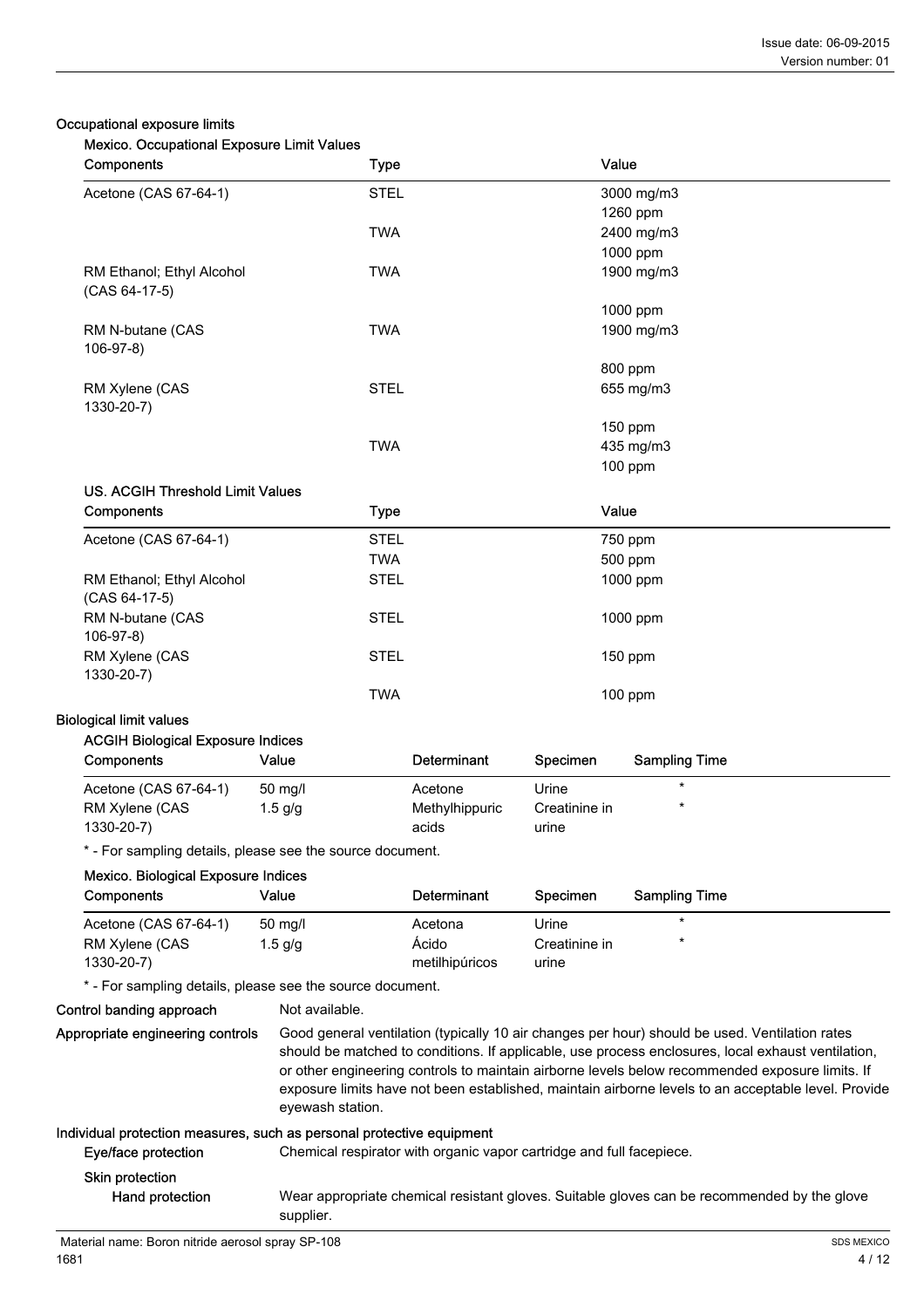| Other                          | Use of an impervious apron is recommended.                                                                                                                                                                                                           |  |
|--------------------------------|------------------------------------------------------------------------------------------------------------------------------------------------------------------------------------------------------------------------------------------------------|--|
| Respiratory protection         | Chemical respirator with organic vapor cartridge and full facepiece.                                                                                                                                                                                 |  |
| <b>Thermal hazards</b>         | Wear appropriate thermal protective clothing, when necessary.                                                                                                                                                                                        |  |
| General hygiene considerations | When using do not smoke. Always observe good personal hygiene measures, such as washing<br>after handling the material and before eating, drinking, and/or smoking. Routinely wash work<br>clothing and protective equipment to remove contaminants. |  |

# 9. Physical and chemical properties

| Appearance                                        |                                  |
|---------------------------------------------------|----------------------------------|
| <b>Physical state</b>                             | Liquid.                          |
| Form                                              | Aerosol.                         |
| Color                                             | Not available.                   |
| Odor                                              | Not applicable.                  |
| Odor threshold                                    | Not available.                   |
| рH                                                | Not available.                   |
| Melting point/freezing point                      | -305.68 °F (-187.6 °C) estimated |
| Initial boiling point and boiling<br>range        | -43.78 °F (-42.1 °C) estimated   |
| Flash point                                       | -156.0 °F (-104.4 °C) estimated  |
| <b>Evaporation rate</b>                           | Not available.                   |
| Flammability (solid, gas)                         | Not applicable.                  |
| Upper/lower flammability or explosive limits      |                                  |
| <b>Flammability limit - lower</b><br>$(\%)$       | 1.9 % estimated                  |
| <b>Flammability limit - upper</b><br>(%)          | 12.8 % estimated                 |
| Explosive limit - lower (%)                       | Not available.                   |
| Explosive limit - upper (%)                       | Not available.                   |
| Vapor pressure                                    | 1600.9 hPa estimated             |
| Vapor density                                     | Not available.                   |
| <b>Relative density</b>                           | Not available.                   |
| Solubility(ies)                                   |                                  |
| Solubility (water)                                | Not available.                   |
| <b>Partition coefficient</b><br>(n-octanol/water) | Not available.                   |
| Auto-ignition temperature                         | 550 °F (287.78 °C) estimated     |
| Decomposition temperature                         | Not available.                   |
| <b>Viscosity</b>                                  | Not available.                   |
| Other information                                 |                                  |
| <b>Density</b>                                    | 0.74 g/cm3 estimated             |
| <b>Explosive properties</b>                       | Not explosive.                   |
| <b>Heat of combustion (NFPA</b><br>30B)           | 26.54 kJ/g estimated             |
| <b>Oxidizing properties</b>                       | Not oxidizing.                   |
| Percent volatile                                  | 60 % estimated                   |
| Specific gravity                                  | 0.74 estimated                   |
| VOC (Weight %)                                    | 61.08 % estimated                |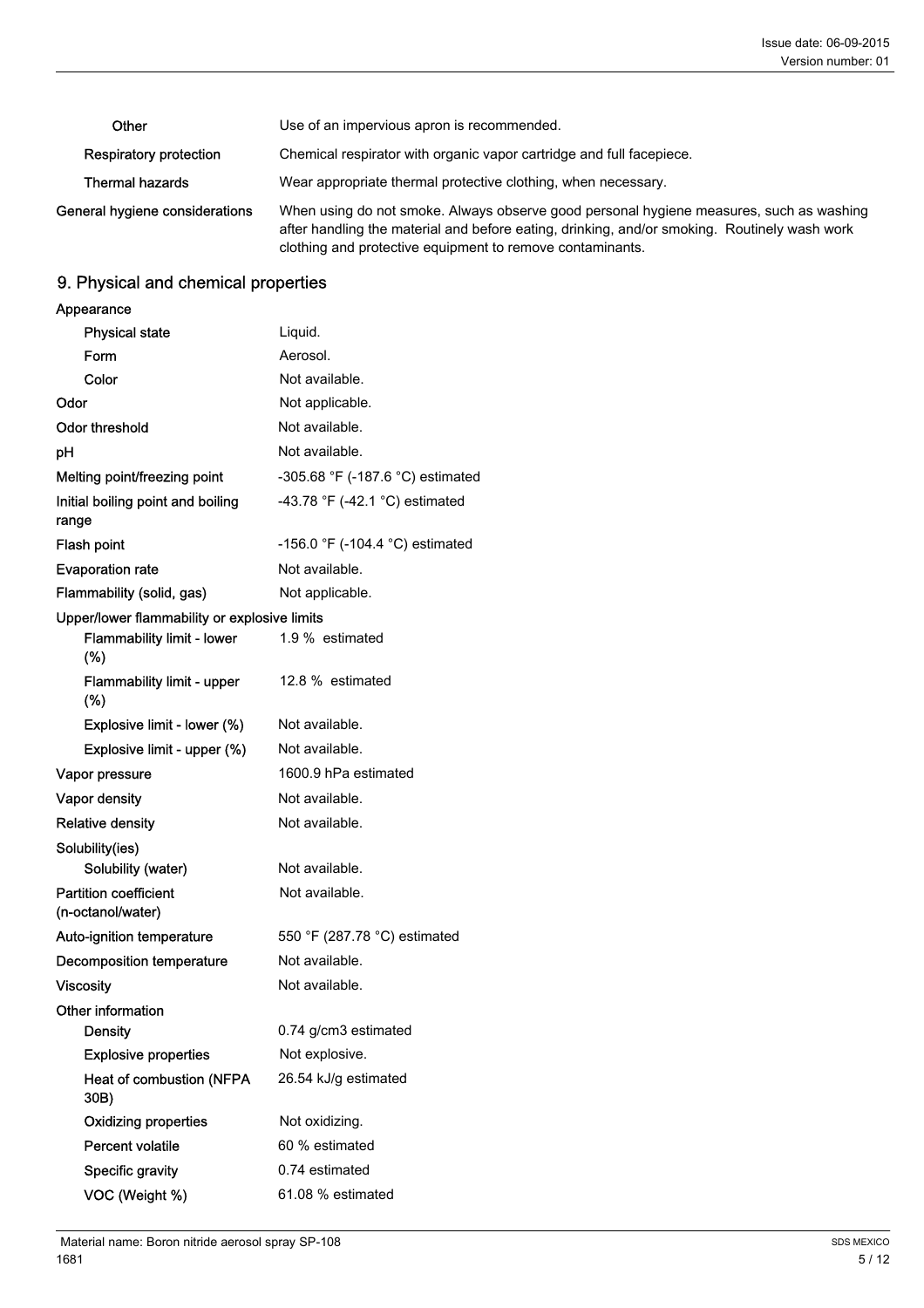| Reactivity                            | The product is stable and non-reactive under normal conditions of use, storage and transport. |
|---------------------------------------|-----------------------------------------------------------------------------------------------|
| <b>Chemical stability</b>             | Material is stable under normal conditions.                                                   |
| Possibility of hazardous<br>reactions | No dangerous reaction known under conditions of normal use.                                   |
| Conditions to avoid                   | Avoid temperatures exceeding the flash point. Contact with incompatible materials.            |
| Incompatible materials                | Strong acids. Acids. Strong oxidizing agents. Nitrates. Halogens. Fluorine. Chlorine.         |
| Hazardous decomposition<br>products   | No hazardous decomposition products are known.                                                |
|                                       |                                                                                               |

## 10. Stability and reactivity

# 11. Toxicological information

| Information on likely routes of exposure |                                                                                                                                                                                                |
|------------------------------------------|------------------------------------------------------------------------------------------------------------------------------------------------------------------------------------------------|
| <b>Inhalation</b>                        | May cause damage to organs through prolonged or repeated exposure by inhalation. May cause<br>drowsiness and dizziness. Headache. Nausea, vomiting.                                            |
| Skin contact                             | Causes mild skin irritation.                                                                                                                                                                   |
| Eye contact                              | Causes serious eye irritation.                                                                                                                                                                 |
| Ingestion                                | Expected to be a low ingestion hazard.                                                                                                                                                         |
| Symptoms                                 | Headache. May cause drowsiness and dizziness. Nausea, vomiting. Severe eye irritation.<br>Symptoms may include stinging, tearing, redness, swelling, and blurred vision. Mild skin irritation. |

#### Information on toxicological effects

| Acute toxicity                     | Narcotic effects. |                                  |
|------------------------------------|-------------------|----------------------------------|
| Product                            | <b>Species</b>    | <b>Test Results</b>              |
| Boron nitride aerosol spray SP-108 |                   |                                  |
| <b>Acute</b>                       |                   |                                  |
| Dermal                             |                   |                                  |
| LD50                               | Rabbit            | 56923 mg/kg estimated            |
|                                    |                   | 57 ml/kg estimated               |
| Inhalation                         |                   |                                  |
| <b>LC50</b>                        | Mouse             | 5718 mg/l, 2 Hours estimated     |
|                                    |                   | 168 mg/l, 4 Hours estimated      |
|                                    | Rat               | 86047 ppm, 10 Hours estimated    |
|                                    |                   | 11606 mg/l, 15 Minutes estimated |
|                                    |                   | 5456 mg/l, 4 Hours estimated     |
|                                    |                   | 143 mg/l, 8 Hours estimated      |
| Oral                               |                   |                                  |
| LD50                               | Dog               | 24 g/kg estimated                |
|                                    | Guinea pig        | 24 g/kg estimated                |
|                                    | Mouse             | 5136 mg/kg estimated             |
|                                    | Rabbit            | 15198 mg/kg estimated            |
|                                    | Rat               | 15342 mg/kg estimated            |
| Components                         | <b>Species</b>    | <b>Test Results</b>              |
| Acetone (CAS 67-64-1)              |                   |                                  |
| <b>Acute</b>                       |                   |                                  |
| Dermal                             |                   |                                  |
| LD50                               | Rabbit            | 20000 mg/kg                      |

20 ml/kg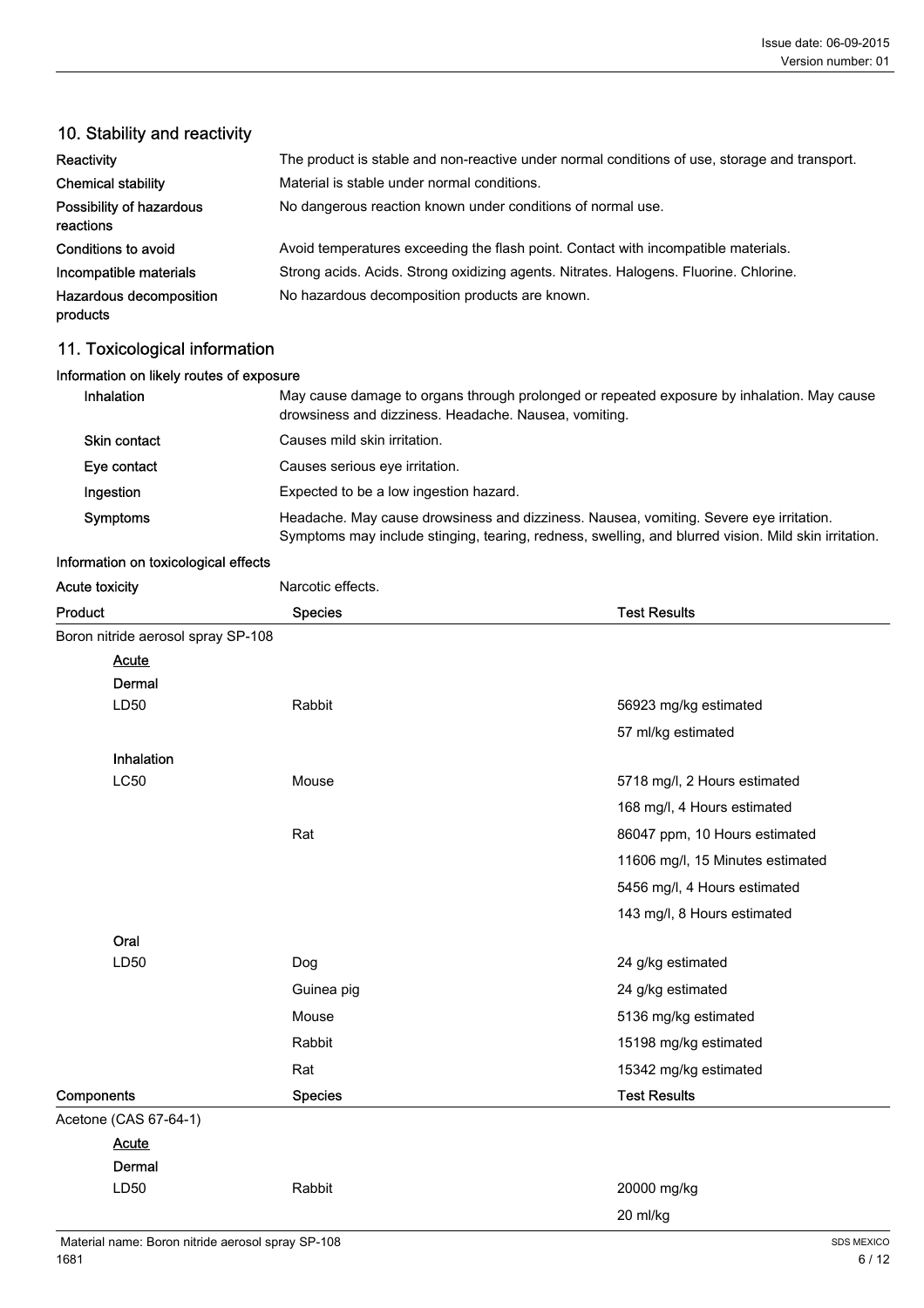| Components                                         | <b>Species</b>                                                               | <b>Test Results</b>                                                                      |
|----------------------------------------------------|------------------------------------------------------------------------------|------------------------------------------------------------------------------------------|
| Inhalation                                         |                                                                              |                                                                                          |
| <b>LC50</b>                                        | Rat                                                                          | 76 mg/l, 4 Hours                                                                         |
|                                                    |                                                                              | 50.1 mg/l, 8 Hours                                                                       |
| Oral                                               |                                                                              |                                                                                          |
| LD50                                               | Mouse                                                                        | 3000 mg/kg                                                                               |
|                                                    | Rabbit                                                                       | 5340 mg/kg                                                                               |
|                                                    | Rat                                                                          | 5800 mg/kg                                                                               |
| RM Ethanol; Ethyl Alcohol (CAS 64-17-5)            |                                                                              |                                                                                          |
| <b>Acute</b>                                       |                                                                              |                                                                                          |
| Inhalation                                         |                                                                              |                                                                                          |
| <b>LC50</b>                                        | Mouse                                                                        | 39 mg/l, 4 Hours                                                                         |
|                                                    | Rat                                                                          | 20000 ppm, 10 Hours                                                                      |
| Oral                                               |                                                                              |                                                                                          |
| LD50                                               | Dog                                                                          | 5.5 g/kg                                                                                 |
|                                                    | Guinea pig                                                                   | 5.6 g/kg                                                                                 |
|                                                    | Mouse                                                                        | 3450 mg/kg                                                                               |
|                                                    | Rat                                                                          | 6.2 g/kg                                                                                 |
| RM N-butane (CAS 106-97-8)                         |                                                                              |                                                                                          |
| <b>Acute</b>                                       |                                                                              |                                                                                          |
| Inhalation                                         |                                                                              |                                                                                          |
| <b>LC50</b>                                        | Mouse                                                                        | 680 mg/l, 2 Hours                                                                        |
|                                                    | Rat                                                                          | 658 mg/l, 4 Hours                                                                        |
| RM Xylene (CAS 1330-20-7)                          |                                                                              |                                                                                          |
| <b>Acute</b>                                       |                                                                              |                                                                                          |
| Dermal                                             |                                                                              |                                                                                          |
| LD50                                               | Rabbit                                                                       | > 43 g/kg                                                                                |
| Inhalation                                         |                                                                              |                                                                                          |
| <b>LC50</b>                                        | Mouse                                                                        | 3907 mg/l, 6 Hours                                                                       |
|                                                    | Rat                                                                          | 6350 mg/l, 4 Hours                                                                       |
| Oral                                               |                                                                              |                                                                                          |
| LD50                                               | Mouse                                                                        | 1590 mg/kg                                                                               |
|                                                    | Rat                                                                          | 3523 - 8600 mg/kg                                                                        |
|                                                    | * Estimates for product may be based on additional component data not shown. |                                                                                          |
| Skin corrosion/irritation                          | Causes mild skin irritation.                                                 |                                                                                          |
| Serious eye damage/eye                             | Causes serious eye irritation.                                               |                                                                                          |
| irritation                                         |                                                                              |                                                                                          |
| Respiratory or skin sensitization                  |                                                                              |                                                                                          |
| Respiratory sensitization                          | Not a respiratory sensitizer.                                                |                                                                                          |
| <b>Skin sensitization</b>                          | This product is not expected to cause skin sensitization.                    |                                                                                          |
| Germ cell mutagenicity                             | May cause genetic defects.                                                   |                                                                                          |
| Carcinogenicity                                    | May cause cancer.                                                            |                                                                                          |
| <b>ACGIH Carcinogens</b>                           |                                                                              |                                                                                          |
| Acetone (CAS 67-64-1)<br>RM Xylene (CAS 1330-20-7) |                                                                              | A4 Not classifiable as a human carcinogen.<br>A4 Not classifiable as a human carcinogen. |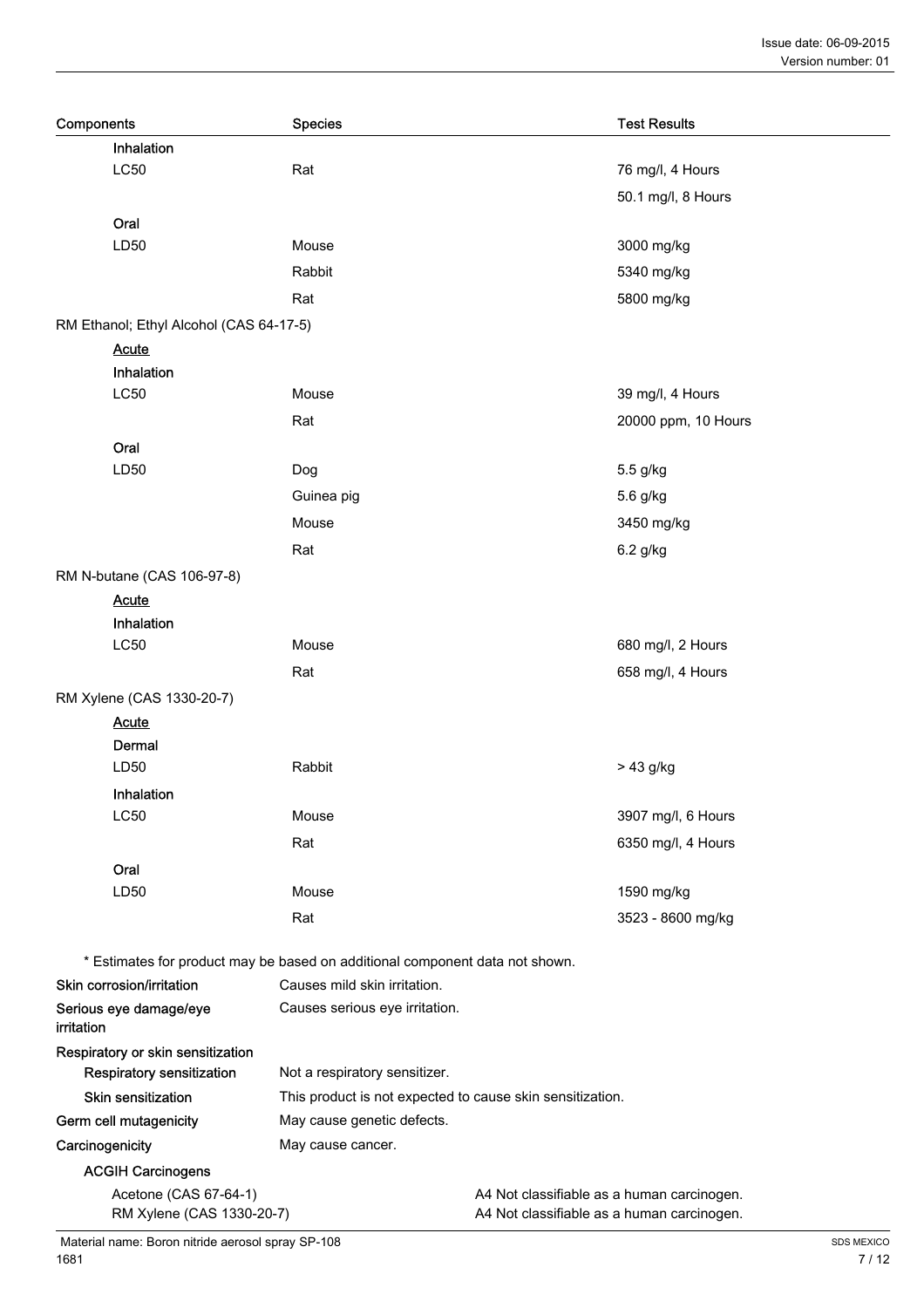#### IARC Monographs. Overall Evaluation of Carcinogenicity

| RM Xylene (CAS 1330-20-7)                             | 3 Not classifiable as to carcinogenicity to humans.                                                                    |
|-------------------------------------------------------|------------------------------------------------------------------------------------------------------------------------|
| Reproductive toxicity                                 | Components in this product have been shown to cause birth defects and reproductive disorders in<br>laboratory animals. |
| Specific target organ toxicity -<br>single exposure   | May cause drowsiness and dizziness.                                                                                    |
| Specific target organ toxicity -<br>repeated exposure | Causes damage to organs through prolonged or repeated exposure.                                                        |
| <b>Aspiration hazard</b>                              | Not an aspiration hazard.                                                                                              |
| Other information                                     | Not available.                                                                                                         |

# 12. Ecological information

Ecotoxicity **Ecotoxicity** Toxic to aquatic life with long lasting effects.

| Product                                 |             | <b>Species</b>                                            | <b>Test Results</b>                 |
|-----------------------------------------|-------------|-----------------------------------------------------------|-------------------------------------|
| Boron nitride aerosol spray SP-108      |             |                                                           |                                     |
| Aquatic                                 |             |                                                           |                                     |
| Crustacea                               | EC50        | Daphnia                                                   | 17633.4258 mg/l, 48 hours estimated |
| Fish                                    | LC50        | Fish                                                      | 2401.0383 mg/l, 96 hours estimated  |
| Components                              |             | <b>Species</b>                                            | <b>Test Results</b>                 |
| Acetone (CAS 67-64-1)                   |             |                                                           |                                     |
| <b>Aquatic</b>                          |             |                                                           |                                     |
| Crustacea                               | EC50        | Water flea (Daphnia magna)                                | 10294 - 17704 mg/l, 48 hours        |
| Fish                                    | LC50        | Rainbow trout, donaldson trout<br>(Oncorhynchus mykiss)   | 4740 - 6330 mg/l, 96 hours          |
| RM Ethanol; Ethyl Alcohol (CAS 64-17-5) |             |                                                           |                                     |
| Aquatic                                 |             |                                                           |                                     |
| Crustacea                               | EC50        | Water flea (Daphnia magna)                                | 7.7 - 11.2 mg/l, 48 hours           |
| Fish                                    | <b>LC50</b> | Fathead minnow (Pimephales promelas) > 100 mg/l, 96 hours |                                     |
| RM Xylene (CAS 1330-20-7)               |             |                                                           |                                     |
| Aquatic                                 |             |                                                           |                                     |
| Fish                                    | LC50        | Bluegill (Lepomis macrochirus)                            | 7.711 - 9.591 mg/l, 96 hours        |

\* Estimates for product may be based on additional component data not shown.

Persistence and degradability No data is available on the degradability of this product.

#### Bioaccumulative potential

| Partition coefficient n-octanol / water (log Kow) |                    |              |
|---------------------------------------------------|--------------------|--------------|
| Acetone                                           |                    | $-0.24$      |
| RM Ethanol; Ethyl Alcohol                         |                    | $-0.31$      |
| RM N-butane                                       |                    | 2.89         |
| <b>RM Xylene</b>                                  |                    | $3.12 - 3.2$ |
| Mobility in soil                                  | No data available. |              |

Other adverse effects No other adverse environmental effects (e.g. ozone depletion, photochemical ozone creation potential, endocrine disruption, global warming potential) are expected from this component.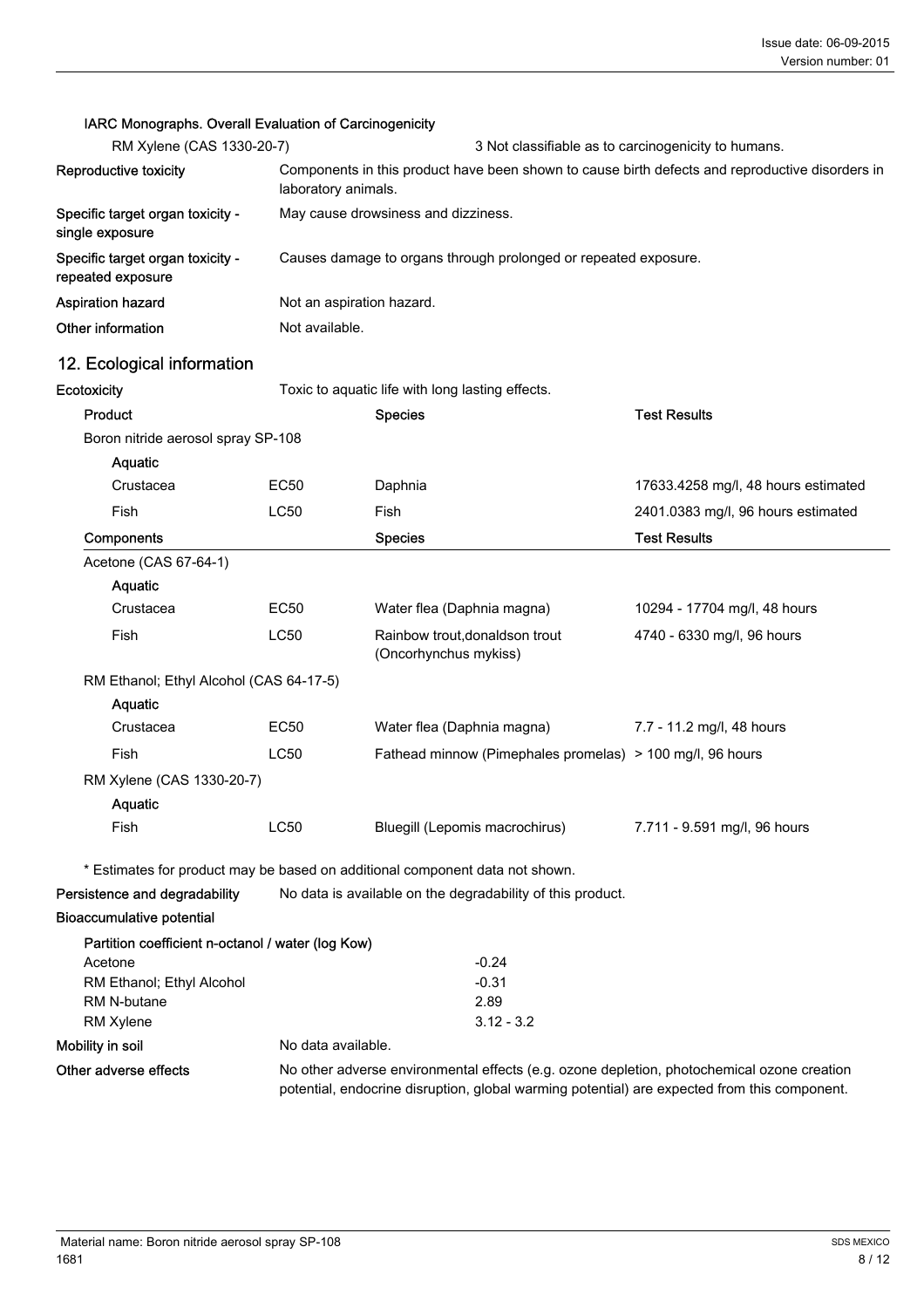# 13. Disposal considerations

| Disposal methods                         |                                                                                                                                                                                                                                                                                                                                                                                                                     |
|------------------------------------------|---------------------------------------------------------------------------------------------------------------------------------------------------------------------------------------------------------------------------------------------------------------------------------------------------------------------------------------------------------------------------------------------------------------------|
| <b>Disposal instructions</b>             | Collect and reclaim or dispose in sealed containers at licensed waste disposal site. Contents<br>under pressure. Do not puncture, incinerate or crush. Do not allow this material to drain into<br>sewers/water supplies. Do not contaminate ponds, waterways or ditches with chemical or used<br>container. Dispose of contents/container in accordance with local/regional/national/international<br>regulations. |
| Local disposal regulations               | Dispose in accordance with all applicable regulations.                                                                                                                                                                                                                                                                                                                                                              |
| Hazardous waste code                     | The waste code should be assigned in discussion between the user, the producer and the waste<br>disposal company.                                                                                                                                                                                                                                                                                                   |
| Waste from residues /<br>unused products | Dispose of in accordance with local regulations. Empty containers or liners may retain some<br>product residues. This material and its container must be disposed of in a safe manner (see:<br>Disposal instructions).                                                                                                                                                                                              |
| Contaminated packaging                   | Since emptied containers may retain product residue, follow label warnings even after container is<br>emptied. Empty containers should be taken to an approved waste handling site for recycling or<br>disposal. Do not re-use empty containers.                                                                                                                                                                    |
|                                          |                                                                                                                                                                                                                                                                                                                                                                                                                     |

# 14. Transport information

| <b>SCT</b> |                                |                                                                         |
|------------|--------------------------------|-------------------------------------------------------------------------|
|            | UN number                      | UN1011                                                                  |
|            | UN proper shipping name        | <b>BUTANE</b>                                                           |
|            | Transport hazard class(es)     |                                                                         |
|            | <b>Class</b>                   | 2.1                                                                     |
|            | Subsidiary risk                |                                                                         |
|            | Packing group                  | Not applicable.                                                         |
|            | Special precautions for user   | Read safety instructions, SDS and emergency procedures before handling. |
| DOT        |                                |                                                                         |
|            | UN number                      | <b>UN1011</b>                                                           |
|            | UN proper shipping name        | Butane see also Petroleum gases, liquefied                              |
|            | Transport hazard class(es)     |                                                                         |
|            | Class                          | 2.1                                                                     |
|            | Subsidiary risk                |                                                                         |
|            | Label(s)                       | 2.1                                                                     |
|            | Packing group                  | Not applicable.                                                         |
|            | Special precautions for user   | Read safety instructions, SDS and emergency procedures before handling. |
|            | <b>Special provisions</b>      | 19, T50                                                                 |
|            | Packaging exceptions           | 306                                                                     |
|            | Packaging non bulk             | 304                                                                     |
|            | Packaging bulk                 | 314, 315                                                                |
| <b>ADR</b> |                                |                                                                         |
|            | UN number                      | <b>UN1011</b>                                                           |
|            | UN proper shipping name        | <b>BUTANE</b>                                                           |
|            | Transport hazard class(es)     |                                                                         |
|            | <b>Class</b>                   | 2.1                                                                     |
|            | Subsidiary risk                |                                                                         |
|            | Label(s)                       | 2.1                                                                     |
|            | Hazard No. (ADR)               | 23                                                                      |
|            | <b>Tunnel restriction code</b> | B/D                                                                     |
|            | Packing group                  | Not applicable.                                                         |
|            | <b>Environmental hazards</b>   | No.                                                                     |
|            | Special precautions for user   | Read safety instructions, SDS and emergency procedures before handling. |
| <b>RID</b> |                                |                                                                         |
|            | <b>UN number</b>               | <b>UN1011</b>                                                           |
|            | UN proper shipping name        | <b>BUTANE</b>                                                           |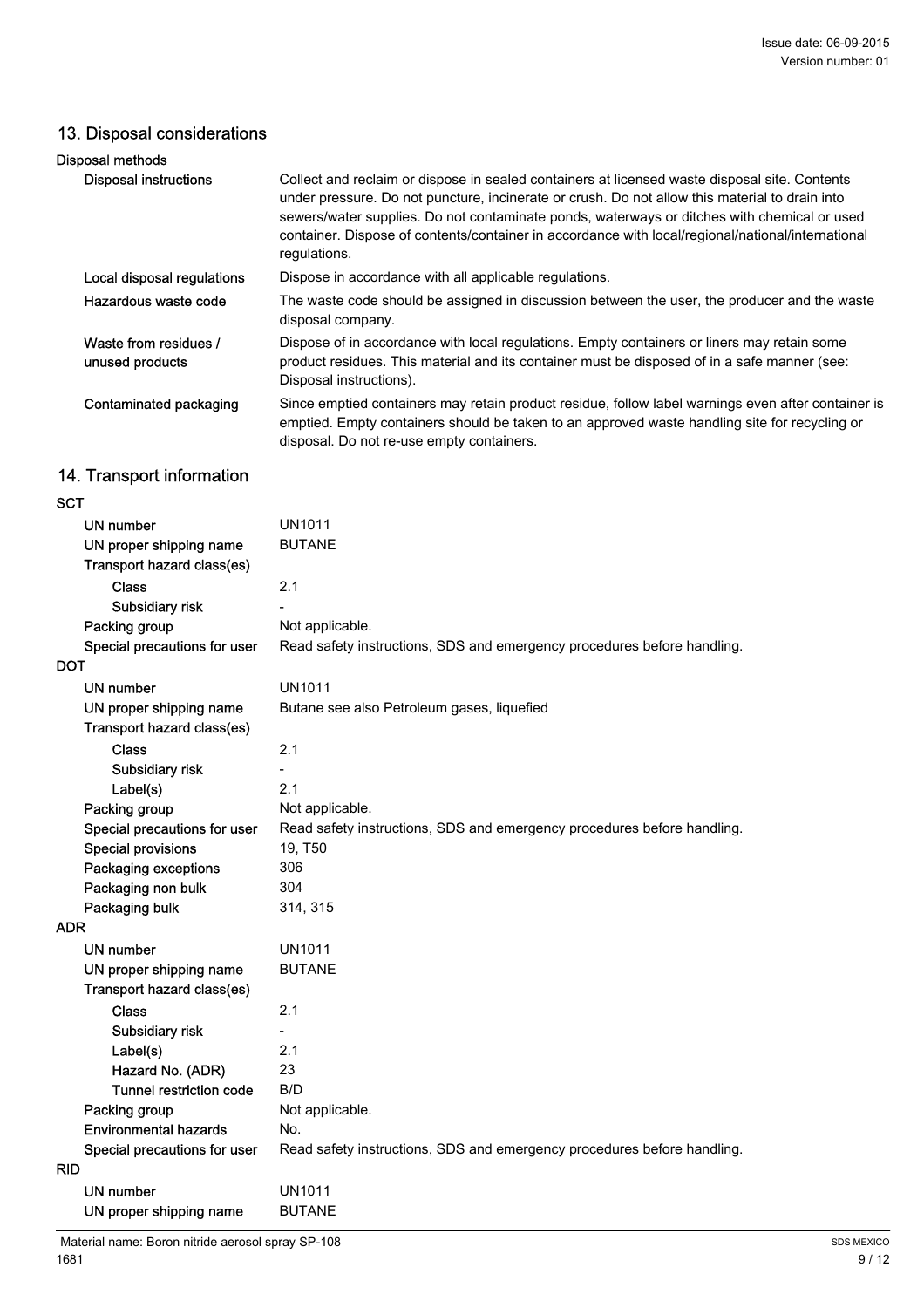| Transport hazard class(es)                   |                                                                         |
|----------------------------------------------|-------------------------------------------------------------------------|
| <b>Class</b>                                 | 2.1                                                                     |
| Subsidiary risk                              |                                                                         |
| Label(s)                                     | $2.1 (+13)$                                                             |
| Packing group                                | Not applicable.                                                         |
| <b>Environmental hazards</b>                 | No.                                                                     |
| Special precautions for user                 | Read safety instructions, SDS and emergency procedures before handling. |
| ADN                                          |                                                                         |
| <b>UN number</b>                             | <b>UN1011</b>                                                           |
| UN proper shipping name                      | <b>Butane</b>                                                           |
| Transport hazard class(es)                   |                                                                         |
| <b>Class</b>                                 | 2.1                                                                     |
| Subsidiary risk                              |                                                                         |
| Label(s)                                     | 2.1                                                                     |
| Packing group                                | Not applicable.                                                         |
| <b>Environmental hazards</b>                 | No.                                                                     |
| Special precautions for user                 | Read safety instructions, SDS and emergency procedures before handling. |
| <b>IATA</b>                                  |                                                                         |
| <b>UN number</b>                             | <b>UN1011</b>                                                           |
| UN proper shipping name                      | <b>Butane</b>                                                           |
| Transport hazard class(es)                   |                                                                         |
| <b>Class</b>                                 | 2.1                                                                     |
| Subsidiary risk                              |                                                                         |
| Packing group                                | Not applicable.                                                         |
| <b>Environmental hazards</b>                 | No.                                                                     |
| <b>ERG Code</b>                              | 10L                                                                     |
| Special precautions for user                 | Read safety instructions, SDS and emergency procedures before handling. |
| Other information                            |                                                                         |
| Passenger and cargo<br>aircraft              | Forbidden                                                               |
| Cargo aircraft only                          | Allowed.                                                                |
| <b>IMDG</b>                                  |                                                                         |
| UN number                                    | UN1011                                                                  |
| UN proper shipping name                      | <b>BUTANE</b>                                                           |
| Transport hazard class(es)                   |                                                                         |
| Class                                        | 2.1                                                                     |
| Subsidiary risk                              |                                                                         |
| Packing group                                | Not applicable.                                                         |
| <b>Environmental hazards</b>                 |                                                                         |
| Marine pollutant                             | No.                                                                     |
| <b>EmS</b>                                   | F-D, S-U                                                                |
| Special precautions for user                 | Read safety instructions, SDS and emergency procedures before handling. |
| Transport in bulk according to               | Not established.                                                        |
| Annex II of MARPOL 73/78 and<br>the IBC Code |                                                                         |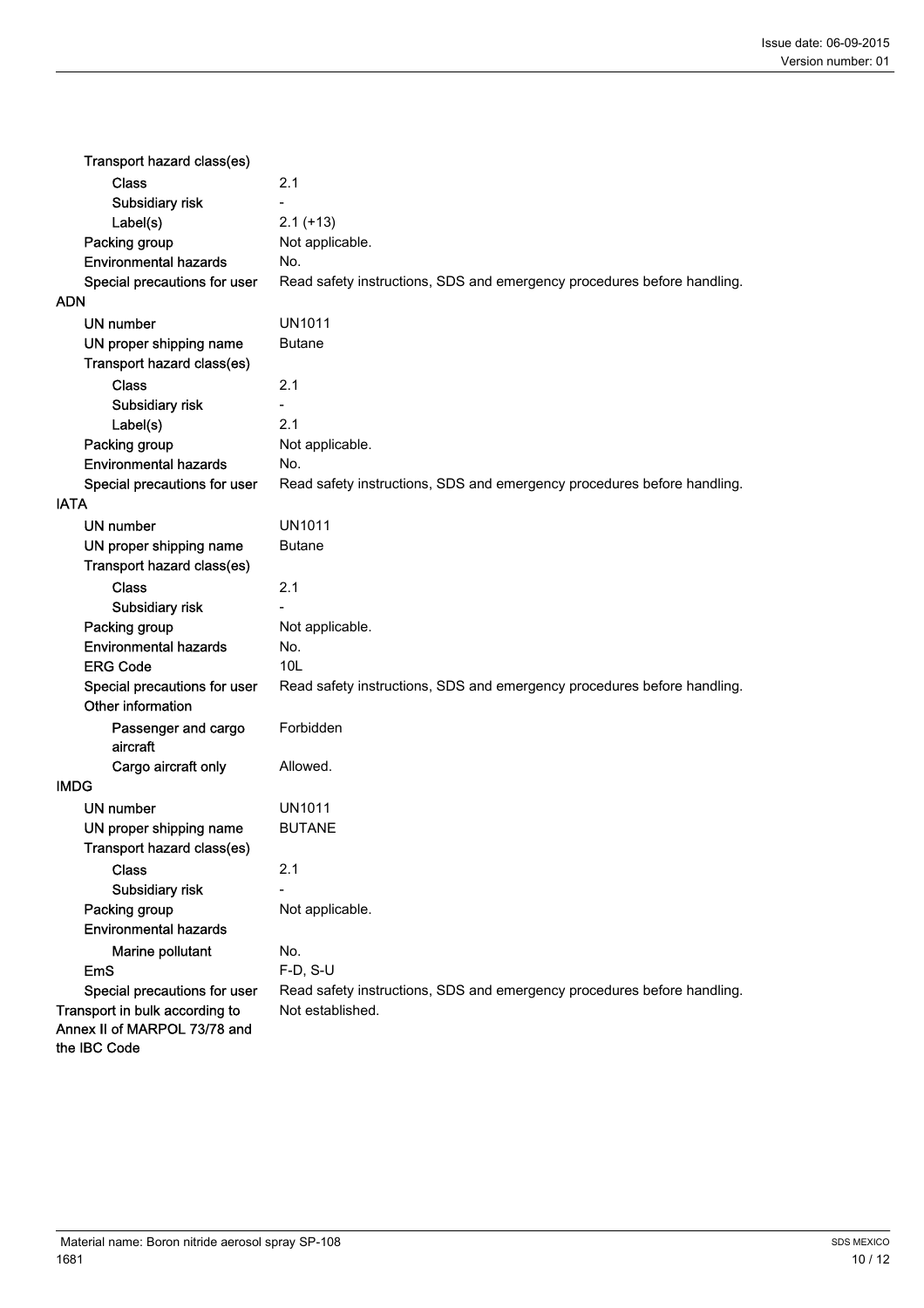#### ADN; ADR; IATA; IMDG; RID; SCT



#### 15. Regulatory information

#### This safety data sheet was prepared in accordance with the Official Mexican Standard (NOM-018-STPS-2000). Safety, health and environmental regulations specific for the product in question

#### Mexico. Hazard identification guidance list (NOM-018-STPS)

| ACETONA (DIMETIL CETONA; 2-PROPANONA) (CAS                                         | Listed. |
|------------------------------------------------------------------------------------|---------|
| $67-64-1)$                                                                         |         |
| ALCOHOL ETILICO (ETANOL, ALCOHOL                                                   | Listed. |
| DESNATURALIZADO) (CAS 64-17-5)                                                     |         |
| BUTANO (N-BUTANO; ETIL METIL METANO) (CAS                                          | Listed. |
| $106-97-8$                                                                         |         |
| XILENO (O-, M-, P- ISÓMEROS, MEZCLADOS)                                            | Listed. |
| (DIMETILBENCENO) (CAS 1330-20-7)                                                   |         |
| chan - Orchardana an archiped da managhina fan dhe malledand nalaasa a an dibunada |         |

#### Mexico. Substances subject to reporting for the pollutant release and transfer registry (PRTR)

Not listed.

#### International regulations

#### Montreal Protocol

Not applicable.

Stockholm Convention

Not applicable.

Rotterdam Convention

Not applicable.

# Kyoto protocol

Not applicable.

### Basel Convention

Not applicable.

| <b>International Inventories</b> |                                                            |                        |  |  |
|----------------------------------|------------------------------------------------------------|------------------------|--|--|
| Country(s) or region             | Inventory name                                             | On inventory (yes/no)* |  |  |
| Australia                        | Australian Inventory of Chemical Substances (AICS)         | Yes                    |  |  |
| Canada                           | Domestic Substances List (DSL)                             | Yes                    |  |  |
| Canada                           | Non-Domestic Substances List (NDSL)                        | No                     |  |  |
| China                            | Inventory of Existing Chemical Substances in China (IECSC) | Yes                    |  |  |